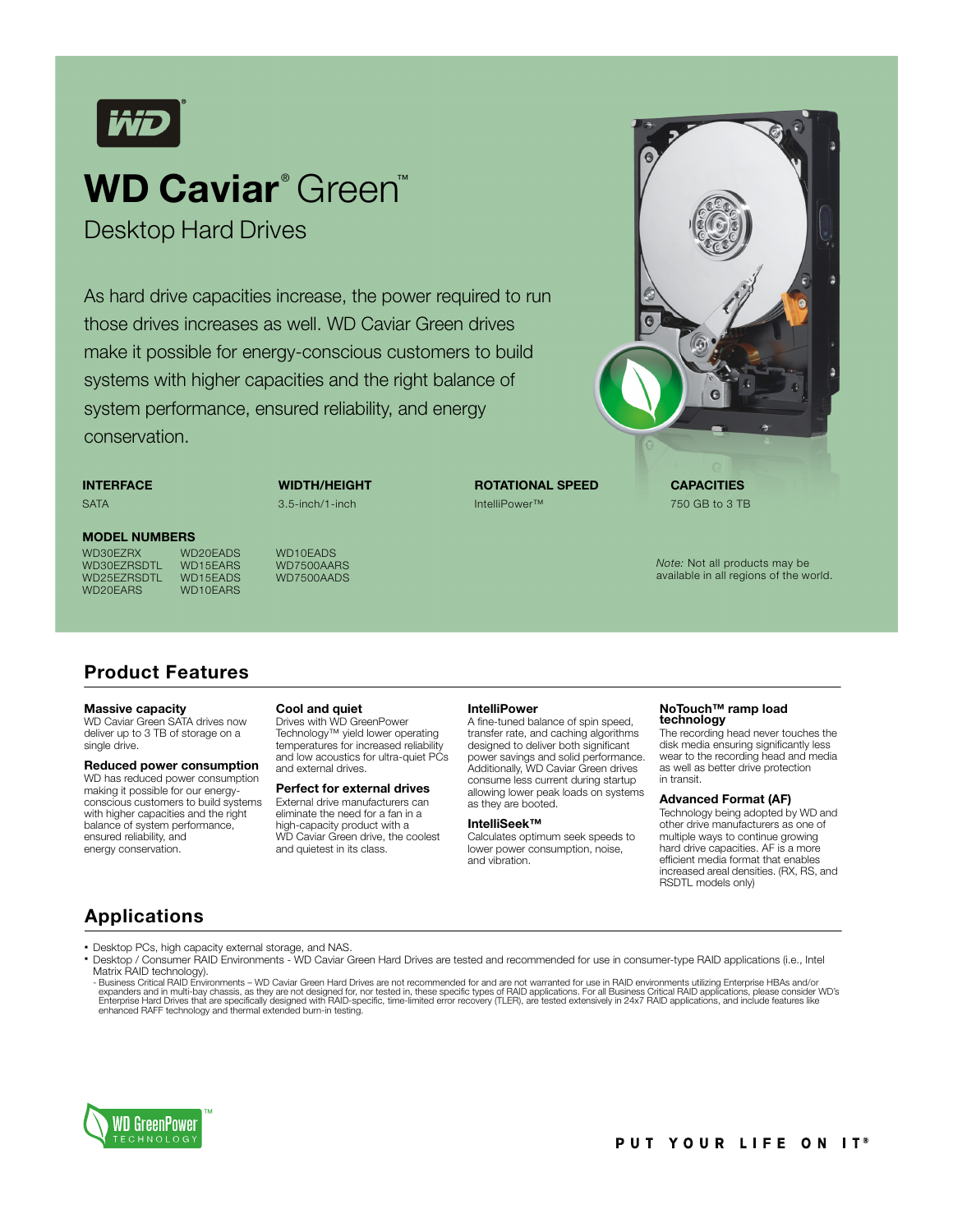

# **WD Caviar** Green

| <b>Specifications</b>                                                                         | 3 TB                      | 3T <sub>B</sub>           | 2.5 TB                    | 2TB                         | 2TB                        |
|-----------------------------------------------------------------------------------------------|---------------------------|---------------------------|---------------------------|-----------------------------|----------------------------|
| Model number                                                                                  | WD30EZRX                  | WD30EZRSDTL               | WD25EZRSDTL               | WD20EARS                    | WD20EADS                   |
| Interface                                                                                     | SATA 6 Gb/s               | SATA 3 Gb/s               | SATA 3 Gb/s               | SATA 3 Gb/s                 | SATA 3 Gb/s                |
| Formatted capacity                                                                            | 3,000,592 MB              | 3,000,592 MB              | 2,500,495 MB              | 2,000,398 MB                | 2,000,398 MB               |
| User sectors per drive                                                                        | 5,860,533,168             | 5,860,533,168             | 4,883,781,168             | 3,907,029,168               | 3,907,029,168              |
| Advanced Format (AF)                                                                          | Yes                       | Yes                       | Yes                       | Yes                         | No                         |
| SATA latching connector                                                                       | Yes                       | Yes                       | Yes                       | Yes                         | Yes                        |
| Form factor                                                                                   | 3.5-inch                  | 3.5-inch                  | 3.5-inch                  | 3.5-inch                    | 3.5-inch                   |
| RoHS compliant <sup>2</sup>                                                                   | Yes                       | Yes                       | Yes                       | Yes                         | Yes                        |
| Performance                                                                                   |                           |                           |                           |                             |                            |
| Data transfer rate (max)<br>Buffer to host<br>Host to/from drive (sustained)                  | 6 Gb/s<br>123 MB/s        | 3 Gb/s<br>123 MB/s        | 3 Gb/s<br>123 MB/s        | 3 Gb/s<br>110 MB/s          | 3 Gb/s<br>110 MB/s         |
| Cache (MB)                                                                                    | 64                        | 64                        | 64                        | 64                          | 32                         |
| Rotational speed (RPM)                                                                        | <b>IntelliPower</b>       | IntelliPower              | <b>IntelliPower</b>       | <b>IntelliPower</b>         | <b>IntelliPower</b>        |
| <b>Reliability/Data Integrity</b>                                                             |                           |                           |                           |                             |                            |
| Load/unload cycles <sup>3</sup>                                                               | 300,000                   | 300,000                   | 300.000                   | 300.000                     | 300,000                    |
| Non-recoverable read errors<br>per bits read                                                  | $<$ 1 in 10 <sup>14</sup> | $<$ 1 in 10 <sup>14</sup> | $<$ 1 in 10 <sup>14</sup> | $<$ 1 in 10 <sup>14</sup>   | $<$ 1 in 10 <sup>14</sup>  |
| Limited warranty (years) <sup>4</sup>                                                         | 3                         | 3                         | 3                         | 3                           | 3                          |
| <b>Power Management</b>                                                                       |                           |                           |                           |                             |                            |
| 12VDC (A, peak)                                                                               | 1.78                      | 1.78                      | 1.78                      | 1.55                        | 1.75                       |
| Average power requirements (W)<br>Read/write<br>Idle<br>Standby<br>Sleep                      | 6<br>5.5<br>0.8<br>0.8    | 6<br>5.5<br>0.8<br>0.8    | 6<br>5.5<br>0.8<br>0.8    | 4.5<br>2.5<br>0.7<br>0.7    | 6<br>3.7<br>0.8<br>0.8     |
| <b>Environmental Specifications</b> <sup>5</sup>                                              |                           |                           |                           |                             |                            |
| Temperature (°C)<br>Operating<br>Non-operating                                                | 0 to 60<br>-40 to 70      | 0 to 60<br>-40 to 70      | 0 to 60<br>-40 to 70      | $0$ to 60<br>$-40$ to $70$  | $0$ to 60<br>$-40$ to $70$ |
| Shock (Gs)<br>Operating (2 ms, read)<br>Operating (2 ms, read/write)<br>Non-operating (1 ms)  | 30<br>65<br>250           | 30<br>65<br>250           | 30<br>65<br>250           | 30<br>65<br>250             | 30<br>65<br>250            |
| Average acoustics (dBA) <sup>6</sup><br>Idle mode<br>Performance seek mode<br>Quiet seek mode | 24<br>29<br>25            | 24<br>29<br>25            | 24<br>29<br>25            | 24<br>$\overline{29}$<br>25 | 24<br>29<br>25             |
| <b>Physical Dimensions</b>                                                                    |                           |                           |                           |                             |                            |
| Height (in./mm, max)                                                                          | 1.028/25.4                | 1.028/25.4                | 1.028/25.4                | 1.028/25.4                  | 1.028/25.4                 |
| Length (in./mm, max)                                                                          | 5.787/147                 | 5.787/147                 | 5.787/147                 | 5.787/147                   | 5.787/147                  |
| Width (in./mm, $\pm$ .01 in.)                                                                 | 4/101.6                   | 4/101.6                   | 4/101.6                   | 4/101.6                     | 4/101.6                    |
| Weight (lb./kg, $\pm$ 10%)                                                                    | 1.61/0.73                 | 1.61/0.73                 | 1.61/0.73                 | 1.61/0.73                   | 1.61/0.73                  |

<span id="page-1-0"></span><sup>1</sup>As used for storage capacity, one megabyte (MB) = one million bytes, one gigabyte (GB) = one billion bytes, and one terabyte (MD) = one trilion bytes. Total accessible capacity varies depending on operating environment.

<span id="page-1-1"></span>

4 The term of the limited warranty may vary by region. Visit support.wdc.com/warranty for details.

5 No non-recoverable errors during operating tests or after non-operating tests.

6<br>Sound power level.